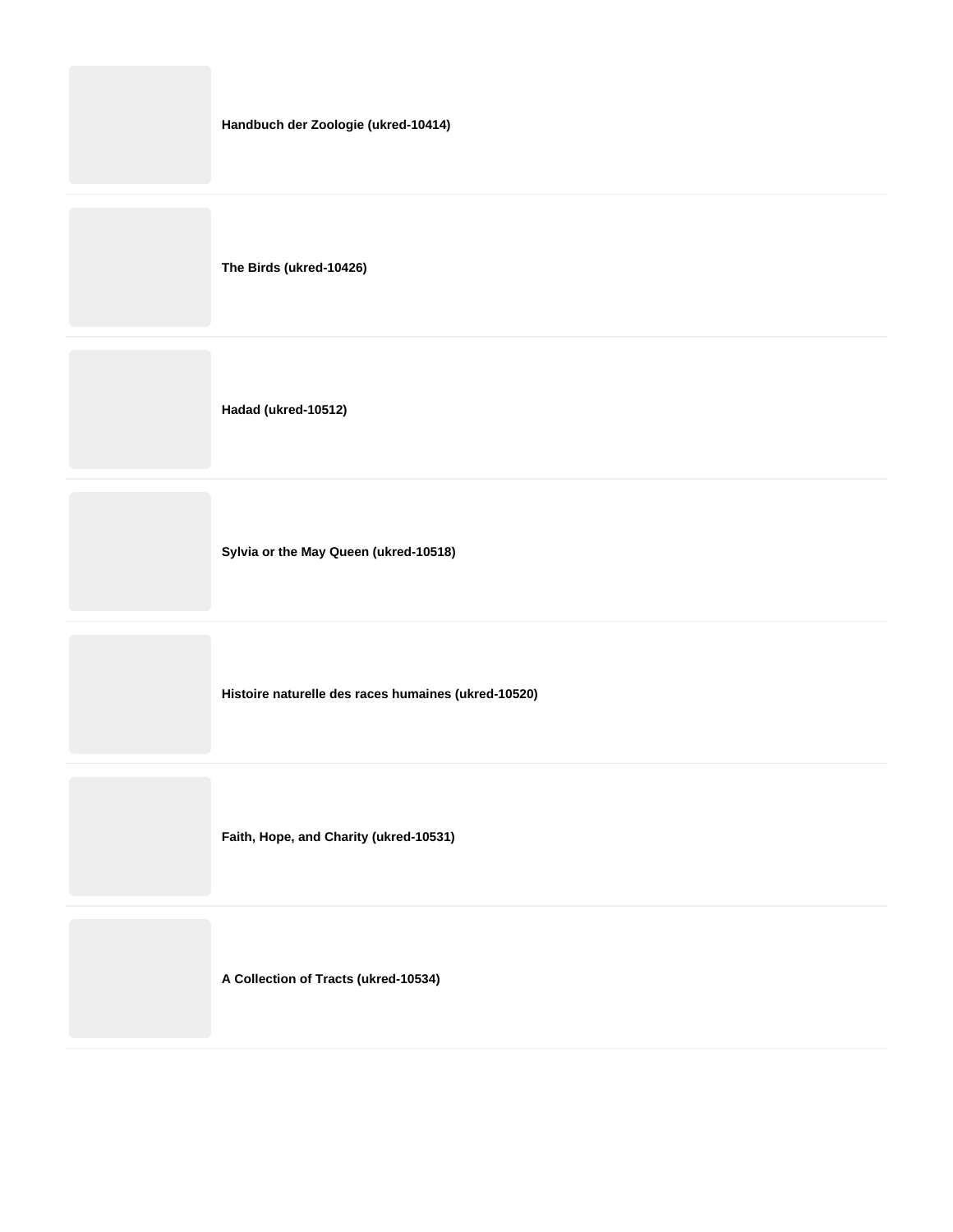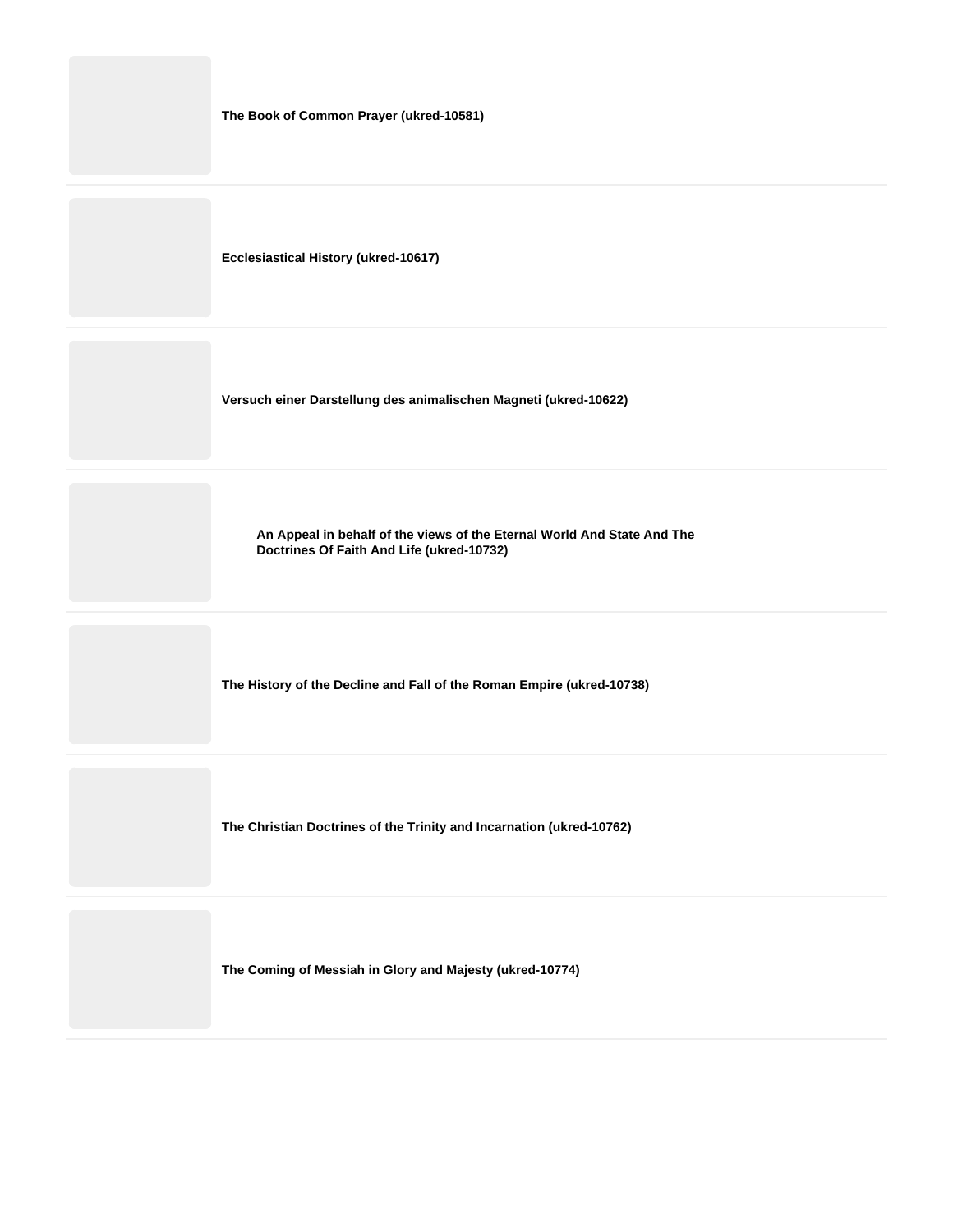| Bible ['her Testament'] (ukred-11115)                                                                |
|------------------------------------------------------------------------------------------------------|
| [hymn book] (ukred-11116)                                                                            |
| Doge of Venice (ukred-12169)                                                                         |
| slip of paper printed with news of declaration of war [?between France and<br>Prussia] (ukred-12785) |
| <b>Bible and Prayer Book (ukred-12843)</b>                                                           |
| De la methode dans les sciences, deuxieme serie (ukred-16611)                                        |
| daily newspapers (ukred-16848)                                                                       |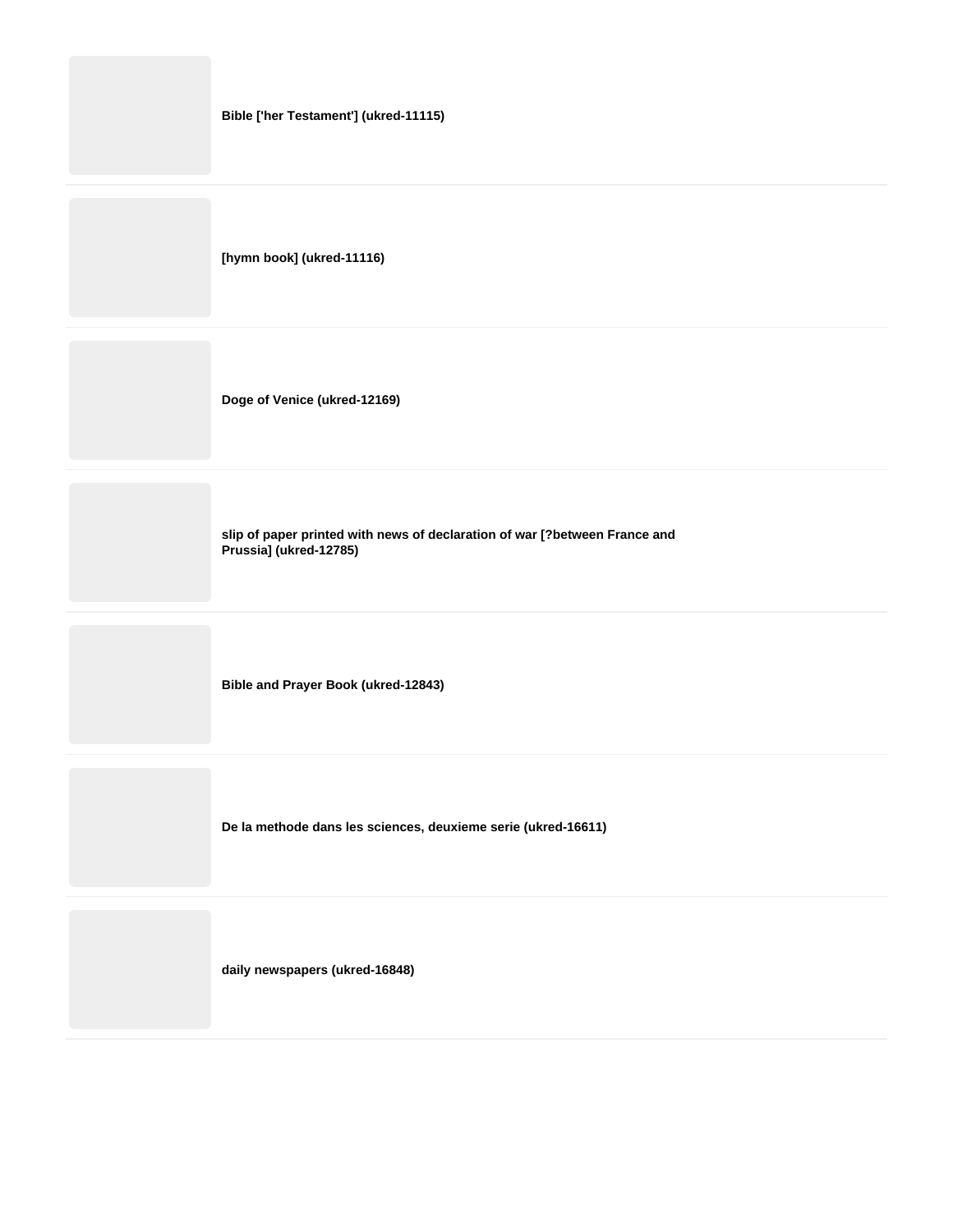|  |  |  | The Blue Belles of England (ukred-16856) |
|--|--|--|------------------------------------------|
|--|--|--|------------------------------------------|

**Diary and Letters (Volume 1) (ukred-16863)**

**Music and Manners (ukred-16864)**

**letter to Mary Russell Mitford (ukred-16943)**

**The Animal World (ukred-16965)**

**Evolution (ukred-16967)**

**'Some Account of the Greek Christian Poets' (ukred-16986)**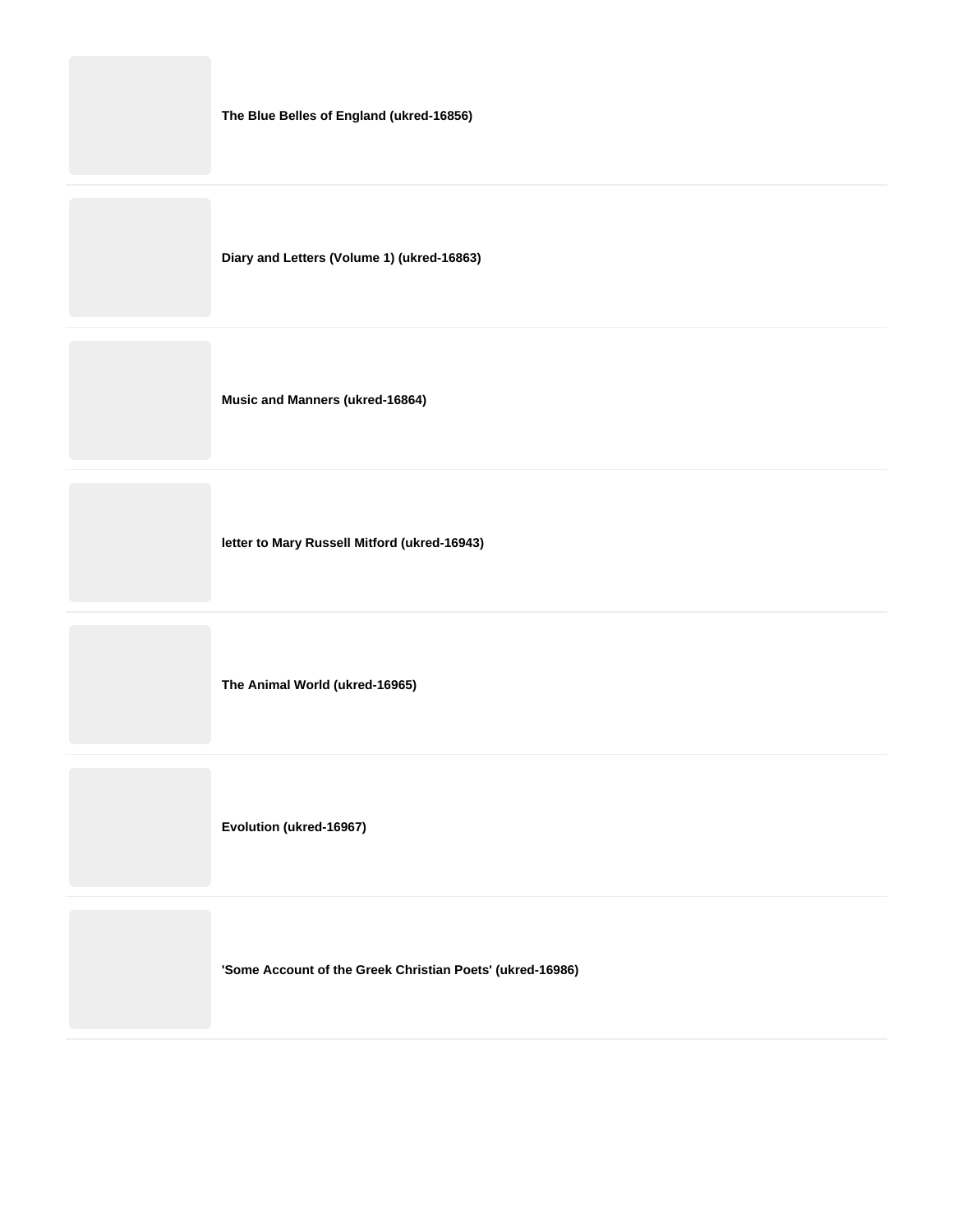|  |  |  |  | 'Tom Cringle's Log' (ukred-16999) |
|--|--|--|--|-----------------------------------|
|--|--|--|--|-----------------------------------|

**death notice of Lady Sidmouth (ukred-17000)**

**[advertisement] (ukred-17001)**

**Susan Hopley; or the Adventures of a Maid Servant (ukred-17004)**

**'Locksley Hall' (ukred-17083)**

**notice of death of David Wilkie (on 1 June 1841) (ukred-17175)**

**The Neighbours: A Story of Every-Day Life (ukred-17397)**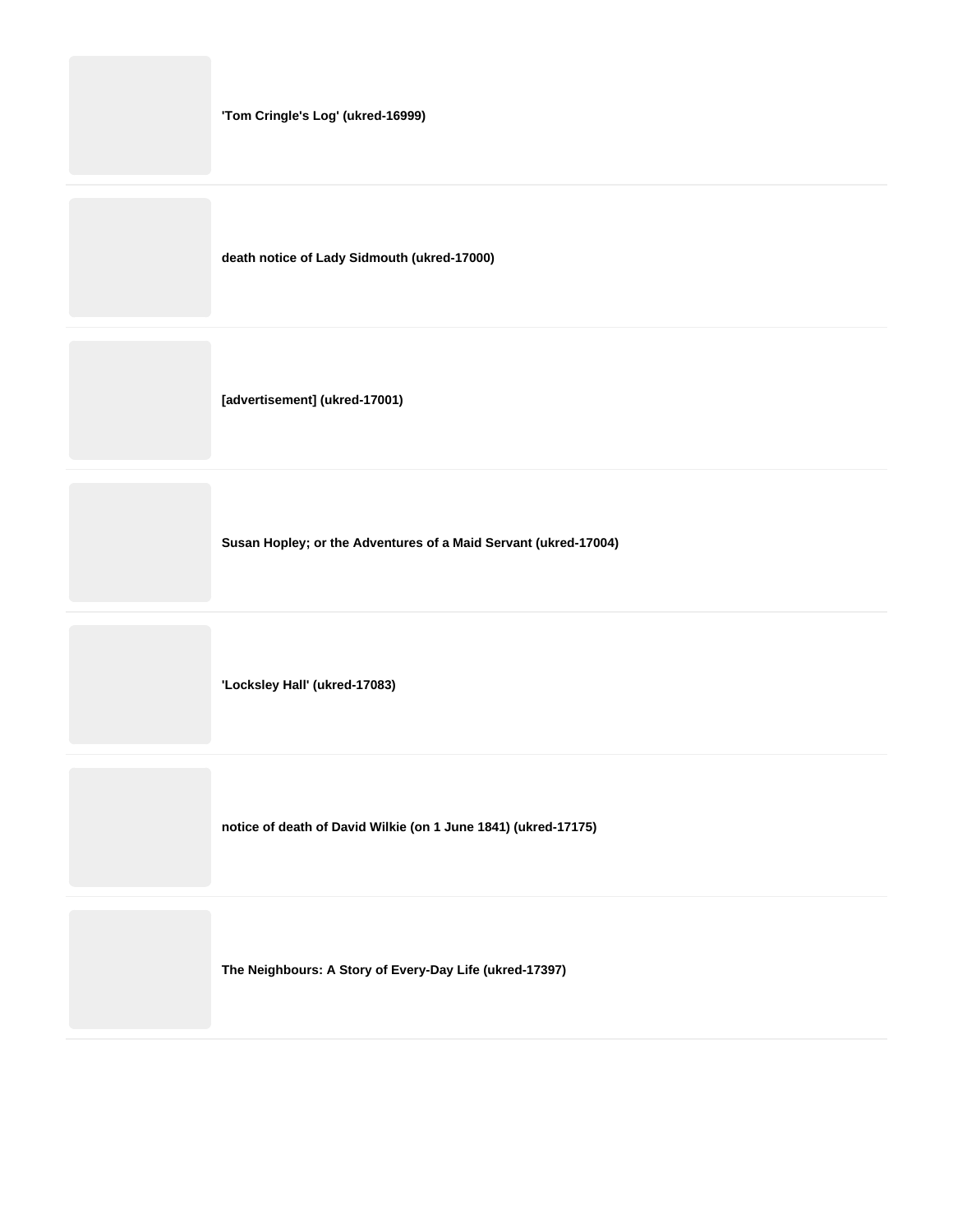**article on the Munich Crisis (ukred-17909)**

**unknown (ukred-18195)**

**Mes Apprentisages (ukred-18736)**

**Le Misanthrope (ukred-18737)**

**What Then Must We Do? (ukred-18738)**

**review of Virginia Woolf, The Years (ukred-18740)**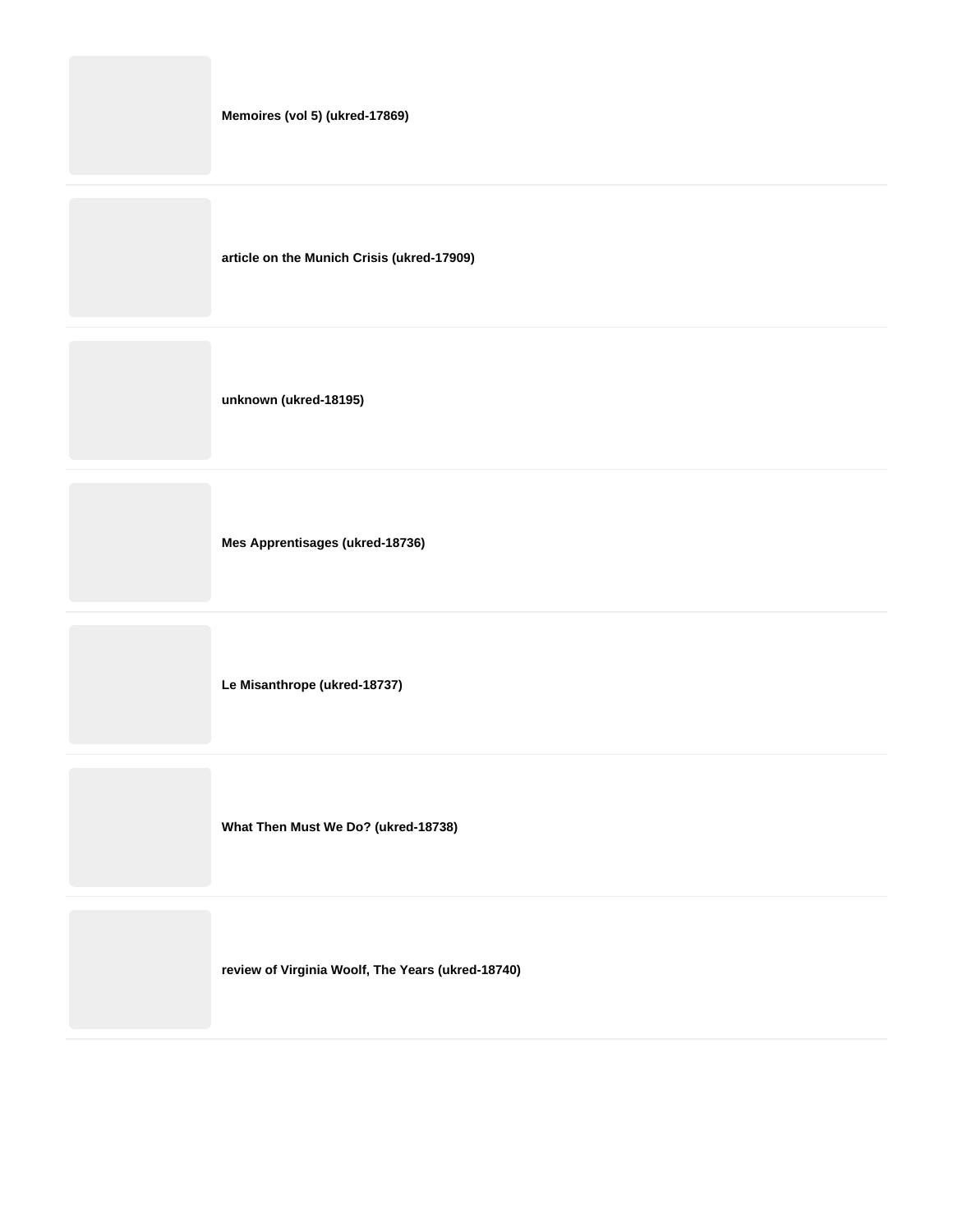| unknown (ukred-18805)                                                                              |
|----------------------------------------------------------------------------------------------------|
| Elle et Lui (ukred-18806)                                                                          |
| Beckford (ukred-18807)                                                                             |
| [articles concerning Hogg's poem 'Queen Hynde' in Blackwood's Edinburgh<br>Magazine] (ukred-18911) |
| Blackwood's Edinburgh Magazine (ukred-18912)                                                       |
| unknown (ukred-18946)                                                                              |
|                                                                                                    |

**Things Past Redress (ukred-18947)**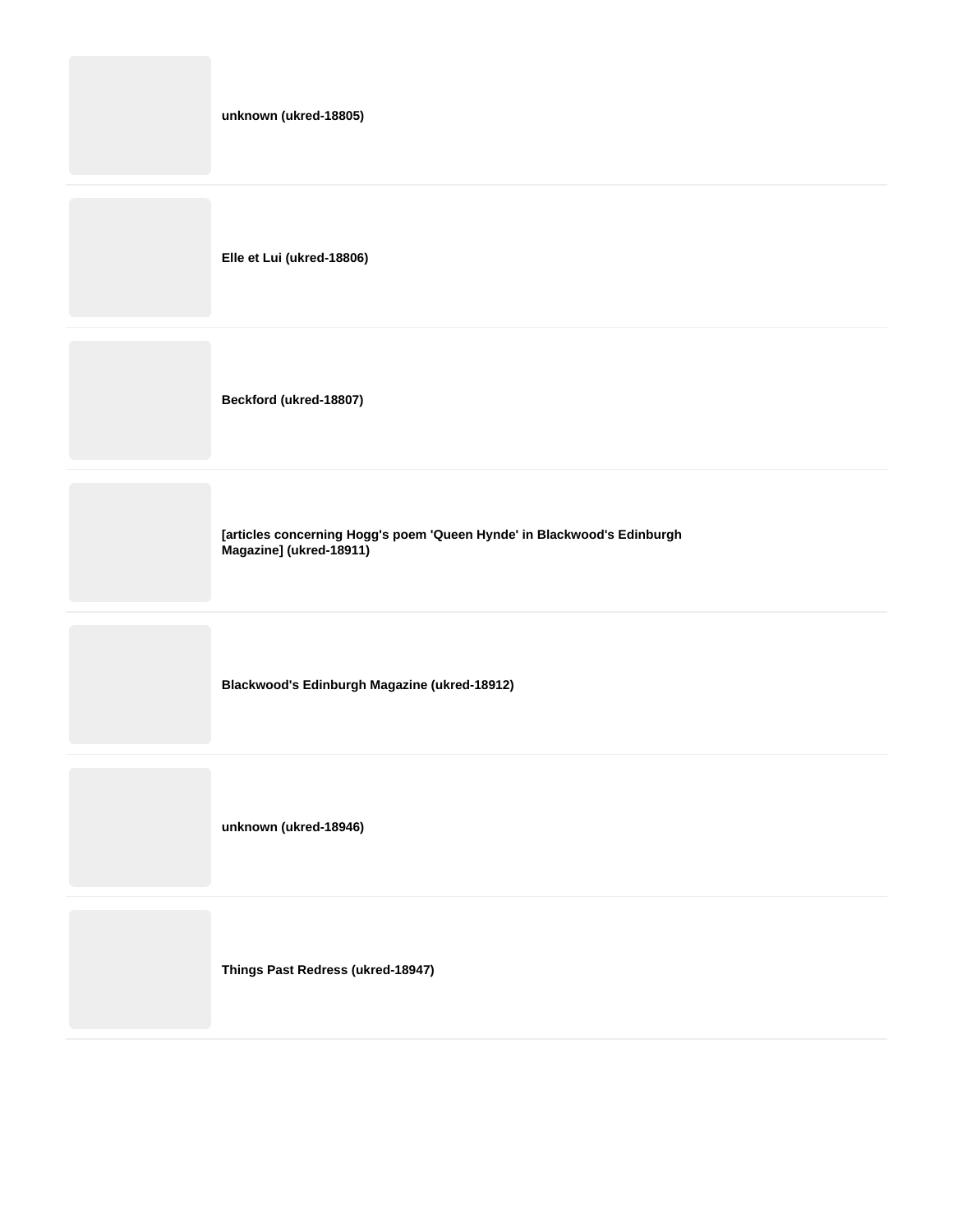|  | unknown (ukred-18950) |
|--|-----------------------|
|--|-----------------------|

**[book on portraits of Dante] (ukred-19363)**

**Fireside Travels (ukred-19364)**

**Bible (Psalms) (ukred-22446)**

**Advertisement for Tea (ukred-23052)**

**Bible (ukred-23132)**

**Fairy Legends and Traditions of the South of Ireland (vol. 1) (ukred-24274)**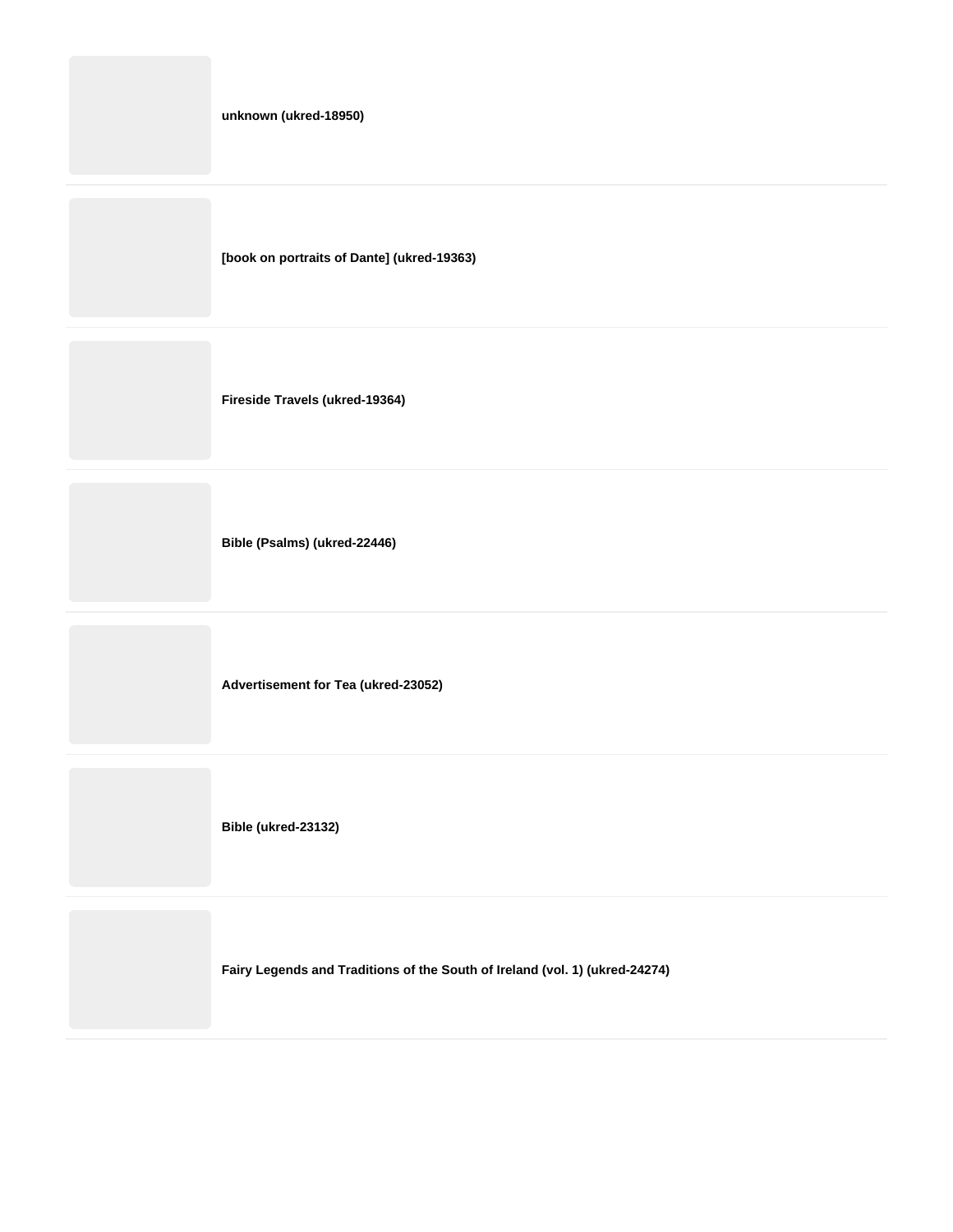|  | report of death of Lady Follett (ukred-24596) |  |
|--|-----------------------------------------------|--|
|--|-----------------------------------------------|--|

**History of Greece (ukred-24601)**

**Clodomir l'assassin (ukred-25216)**

**Memoirs (ukred-25609)**

**Vie de Jacques de Lalaine (ukred-26575)**

**The Omen (ukred-26576)**

**An Account of the Last Illness, Decease, etc. of Napoleon Bonaparte (ukred-26577)**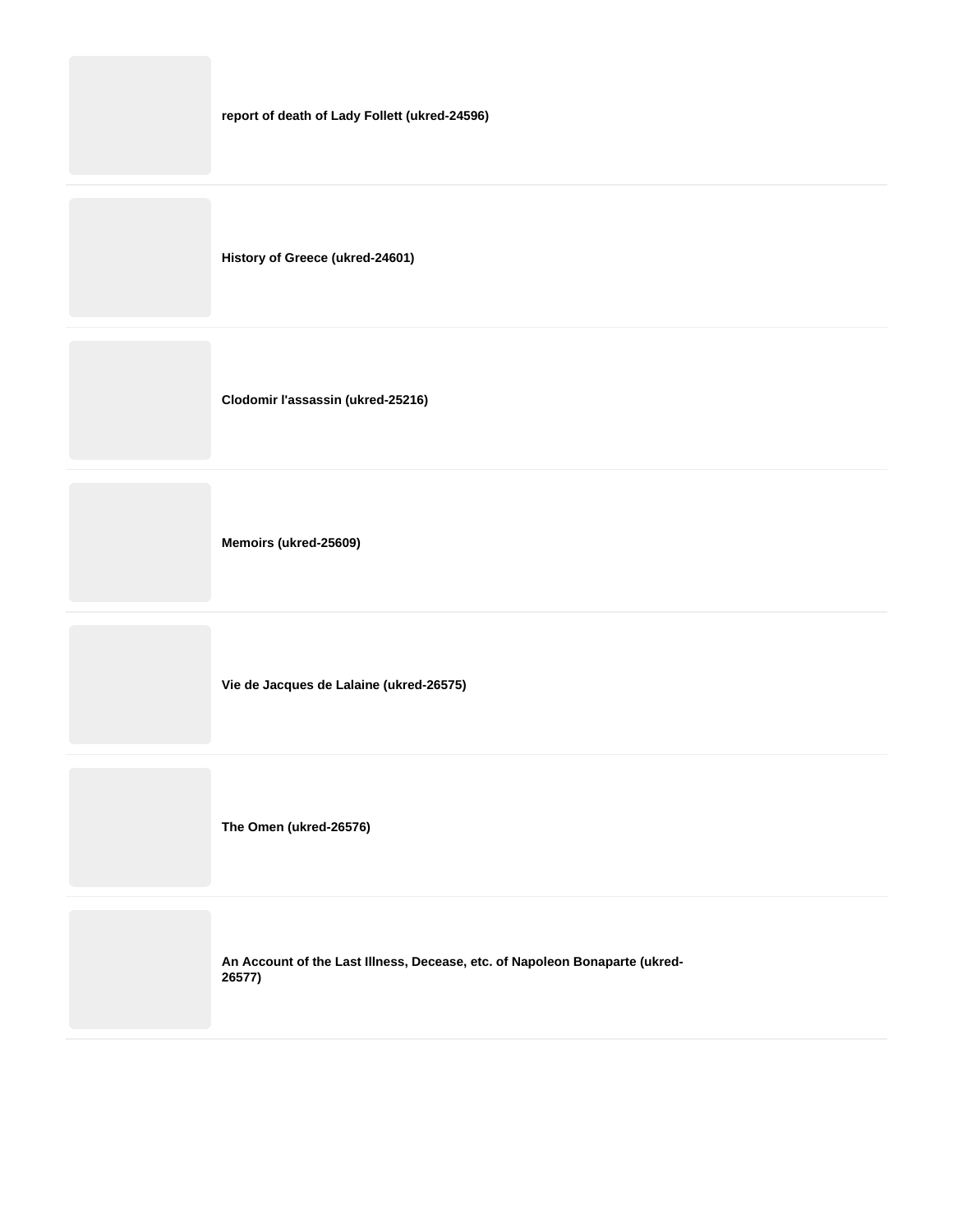

**'The murder of [William] Weare by Thurtell and Co. at Gill's-Hill, in Hertfordshire' (ukred-26593)**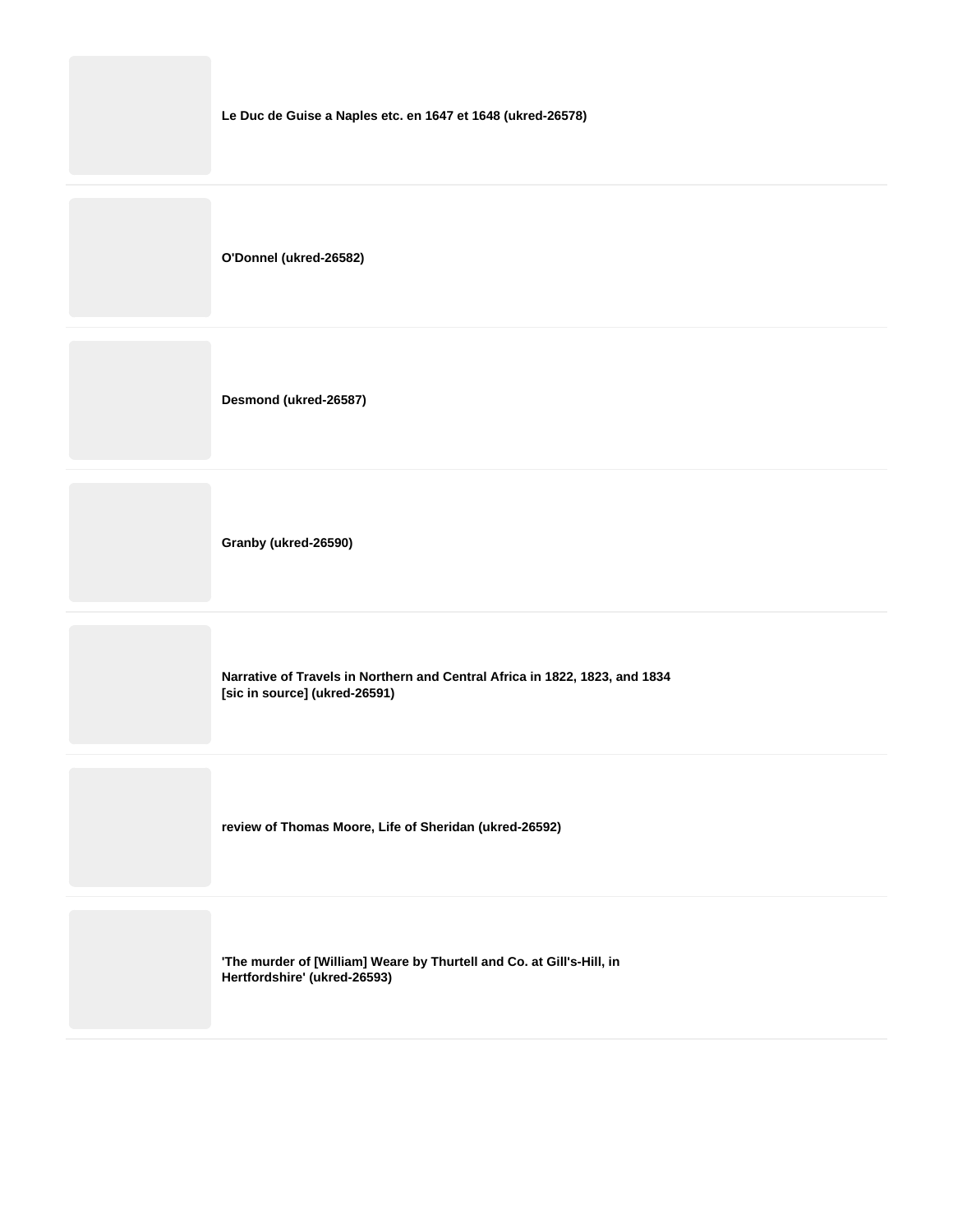**The Hector of Germany, or The Palsgrave (ukred-26595)**

**Sir John Chiverton (ukred-26600)**

**Brambletye House (ukred-26601)**

**History of the Peninsular War (ukred-26684)**

**My Life; A Record of Events and Opinions. (ukred-26886)**

**General Prologue (ukred-26901)**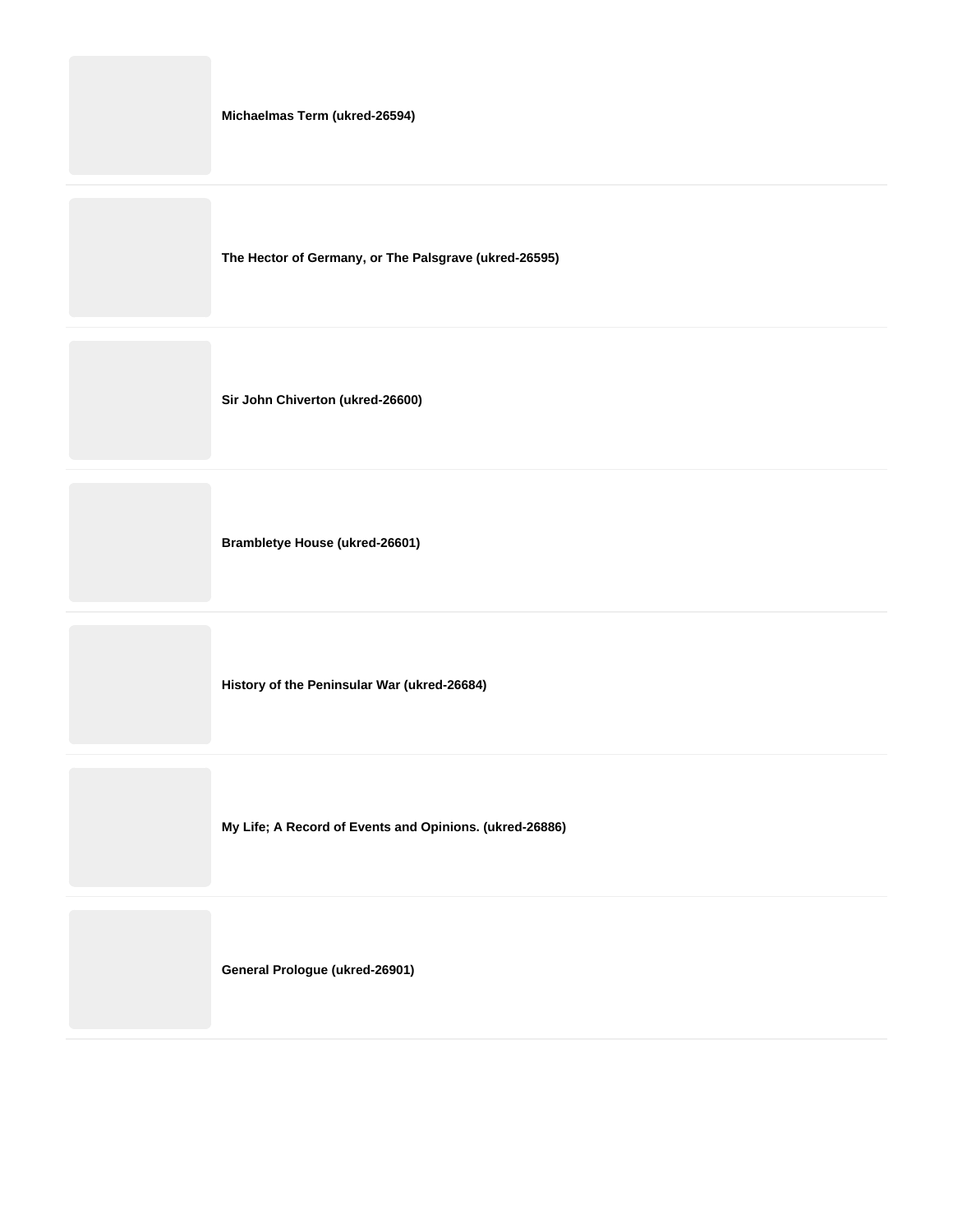**[paper on Goethe's 'Faust']] (ukred-27426)**

**How 'Twas: Short Stories and Small Travels. (ukred-27567)**

**The Pigeon: A Fantasy in Three Acts (ukred-27568)**

**Le Nègre aux Etats-Unis (ukred-27569)**

**Charity (ukred-27574)**

**Voices of Tomorrow:Critical Studies on the New Spirit of Literature (ukred-27575)**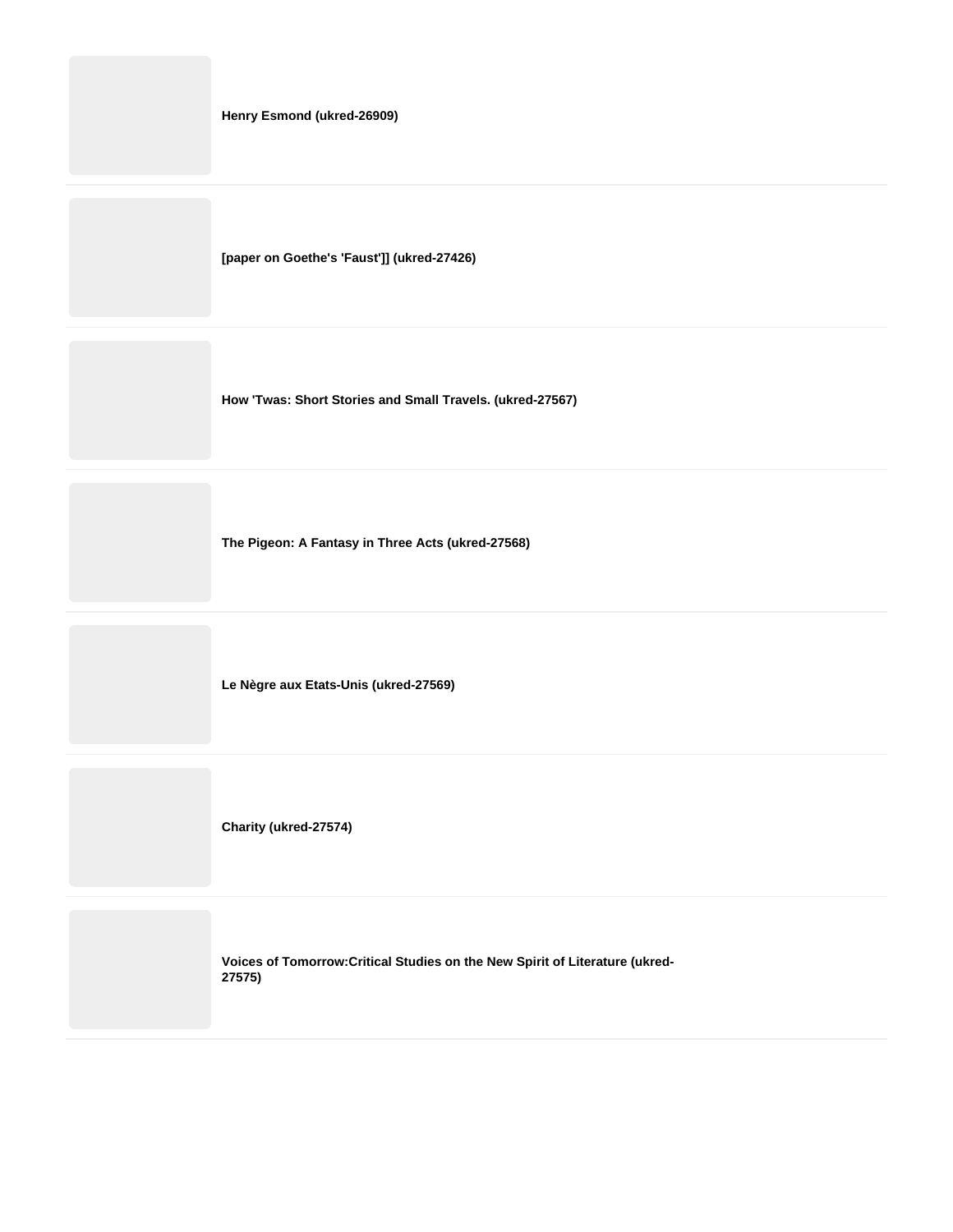| The Brothers Karamazov (ukred-27576)                                                |
|-------------------------------------------------------------------------------------|
| House Flags and Funnels of English and Foreign Steamship Companies<br>(ukred-27577) |
| The Fog (ukred-27578)                                                               |
| Fountains in the Sand: Rambles among the Oases of Tunisia (ukred-27579)             |

**The Sin (ukred-27580)**

**The Inn of Tranquillity (ukred-27581)**

**Shadows out of the Crowd (ukred-27582)**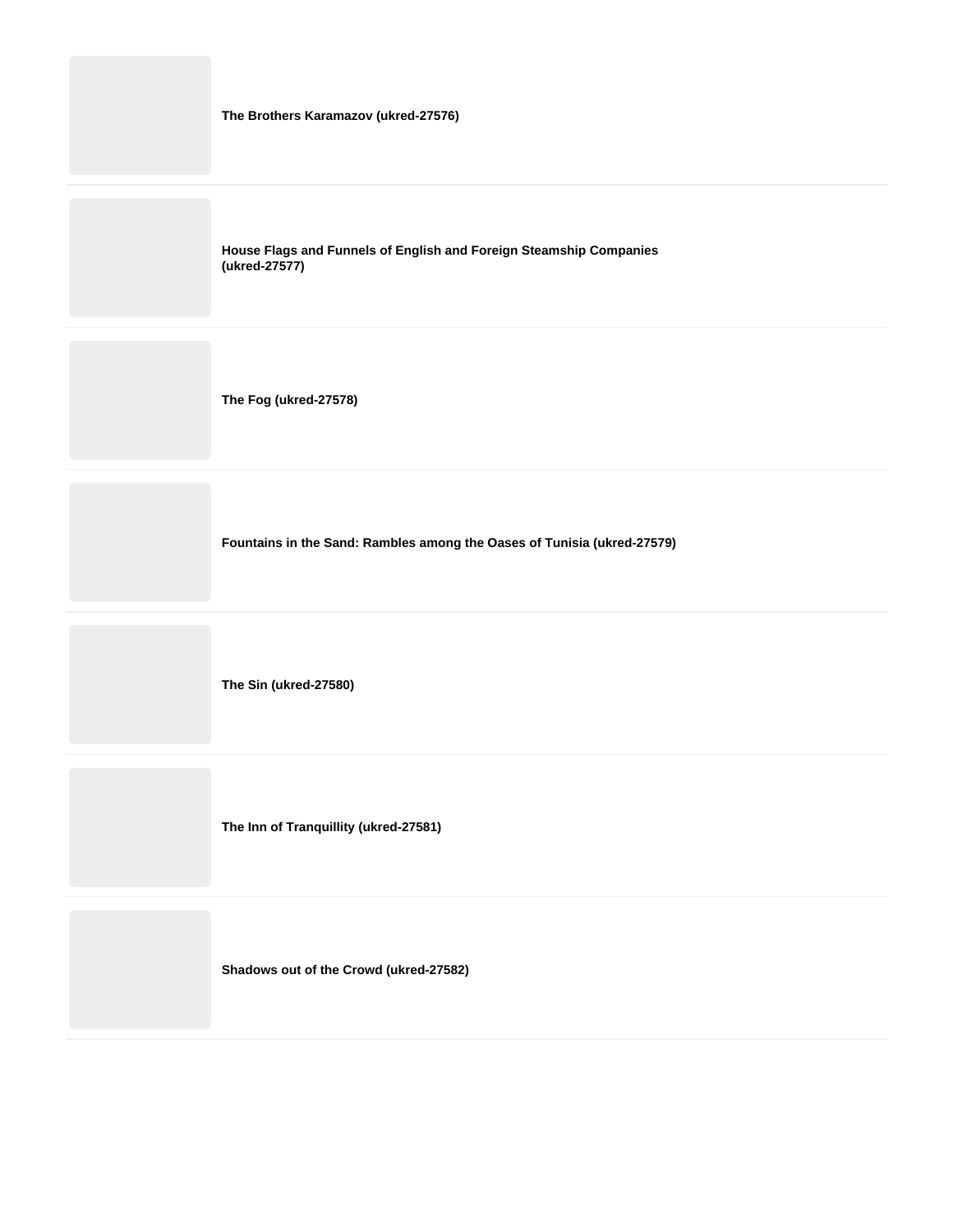|  | unknown (ukred-27590) |  |
|--|-----------------------|--|
|--|-----------------------|--|

**Le Crépuscule des Dieux: Moeurs Contemporaines (ukred-27591)**

**(probably) Les oiseaux s'en volent et les fleurs tombent (ukred-27592)**

**Story of Joan of Arc, The (ukred-27887)**

**St Joan (ukred-27891)**

**'Memories of President Lincoln' (ukred-27898)**

**[letter to Mrs Patrick Campbell] (ukred-28115)**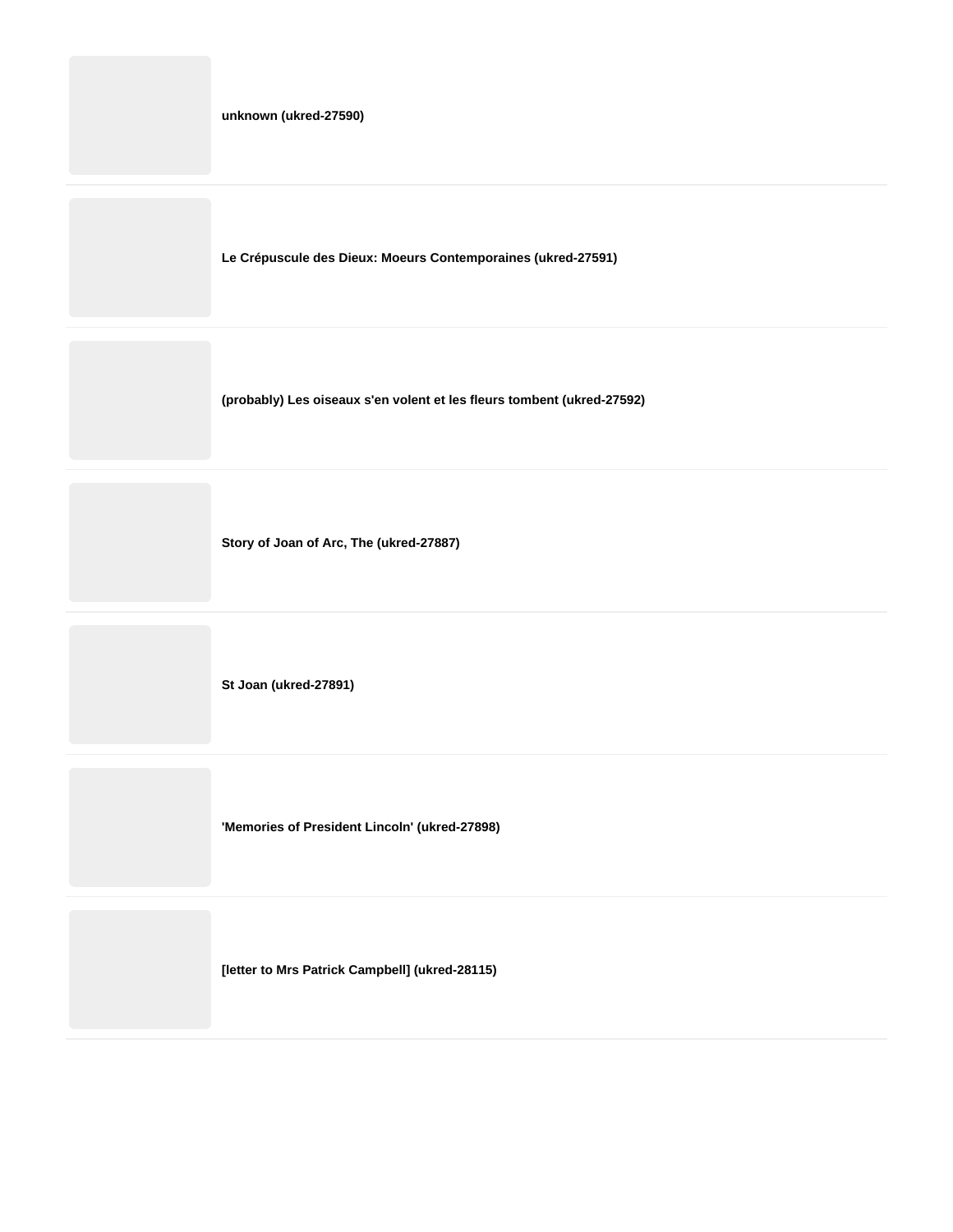|  |  |  |  | [letter to Mrs Patrick Campbell] (ukred-28116) |
|--|--|--|--|------------------------------------------------|
|--|--|--|--|------------------------------------------------|

**[novels] (ukred-28124)**

**[poems] (ukred-28162)**

**To Let (ukred-28185)**

**[essay on the Russian Famine] (ukred-28192)**

**Jane Eyre (ukred-28484)**

**Capricornia: a novel (ukred-29119)**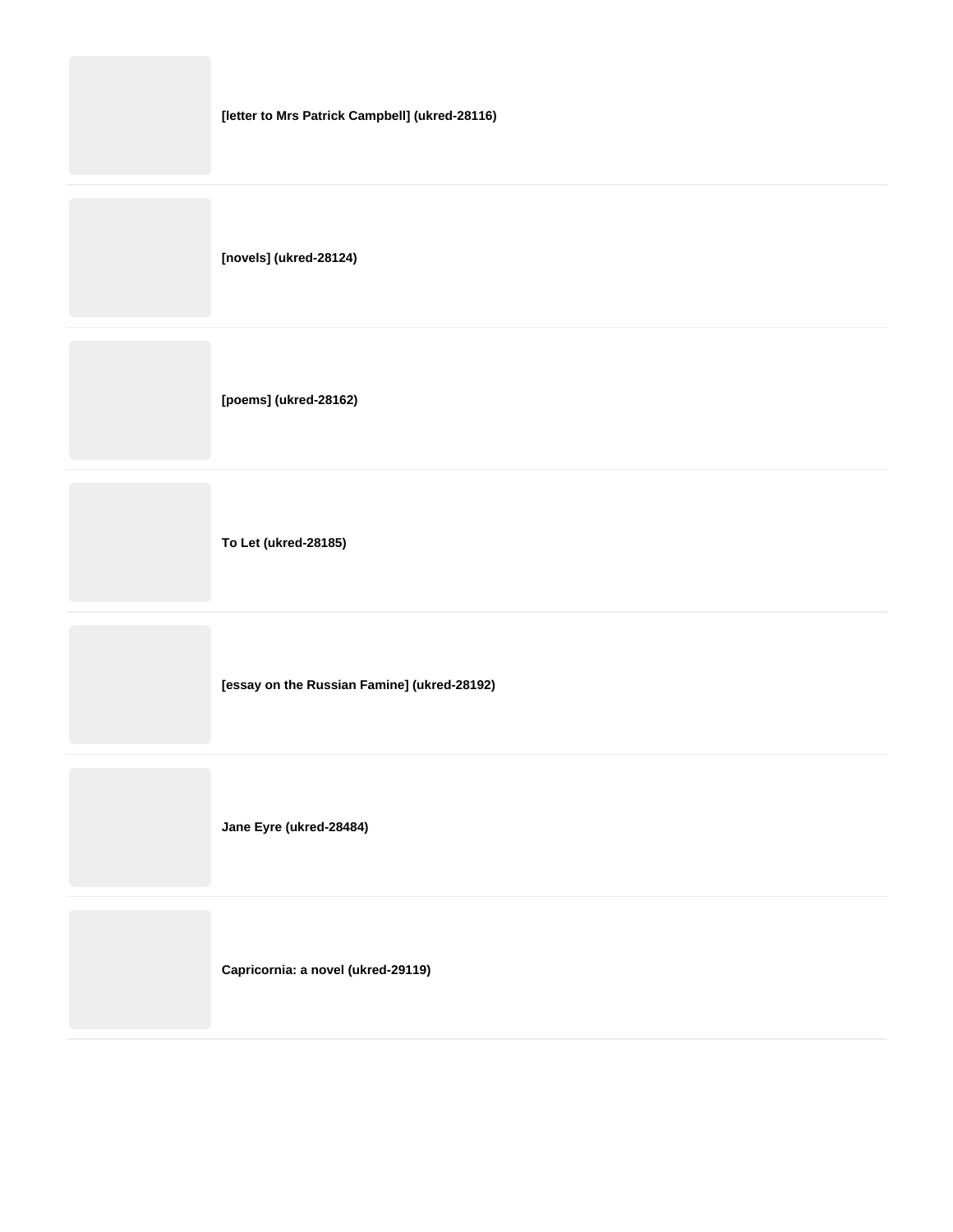|  | The Roof (ukred-29416) |
|--|------------------------|
|--|------------------------|

**Philip the King (ukred-29426)**

**[An account of Richard Brinsley Sheridan as Parliamentarian] (ukred-29537)**

**The School for Scandal (ukred-29541)**

**The League of Youth (ukred-29547)**

**The Wild Duck (ukred-29556)**

**[On overpopulation and the disappearance of the Victorian countryside] (ukred-29569)**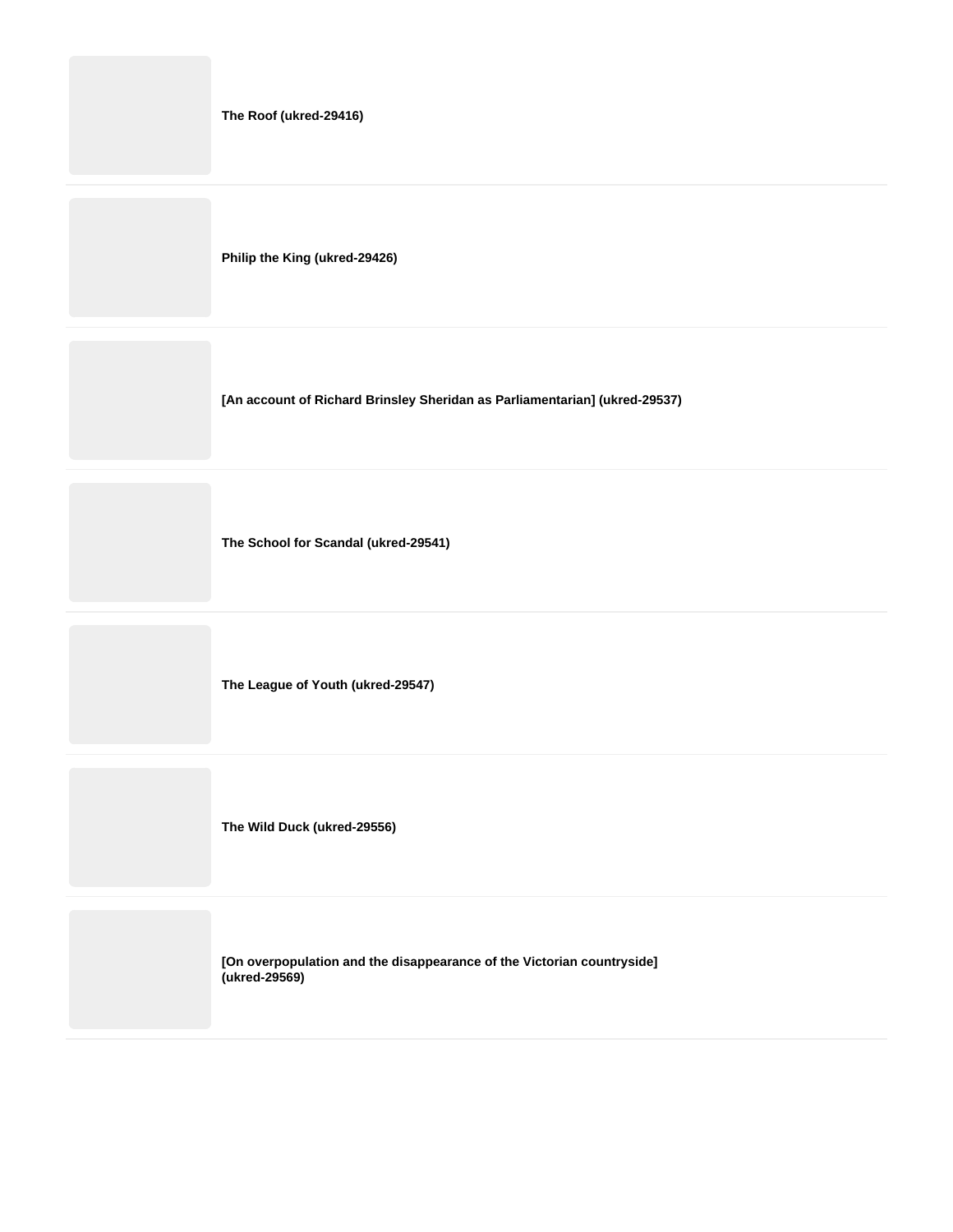|  |  |  | The Cricket Match (ukred-29576) |  |
|--|--|--|---------------------------------|--|
|--|--|--|---------------------------------|--|

**[a paper on the life of Goethe] (ukred-29591)**

**Lonesome-Like (ukred-29628)**

**The 'Indiscretions' of Lady Susan (ukred-30931)**

**Ariel: ou La Vie de Shelley (ukred-30934)**

**Saint Joan (ukred-30942)**

**God's Step-Children (ukred-30943)**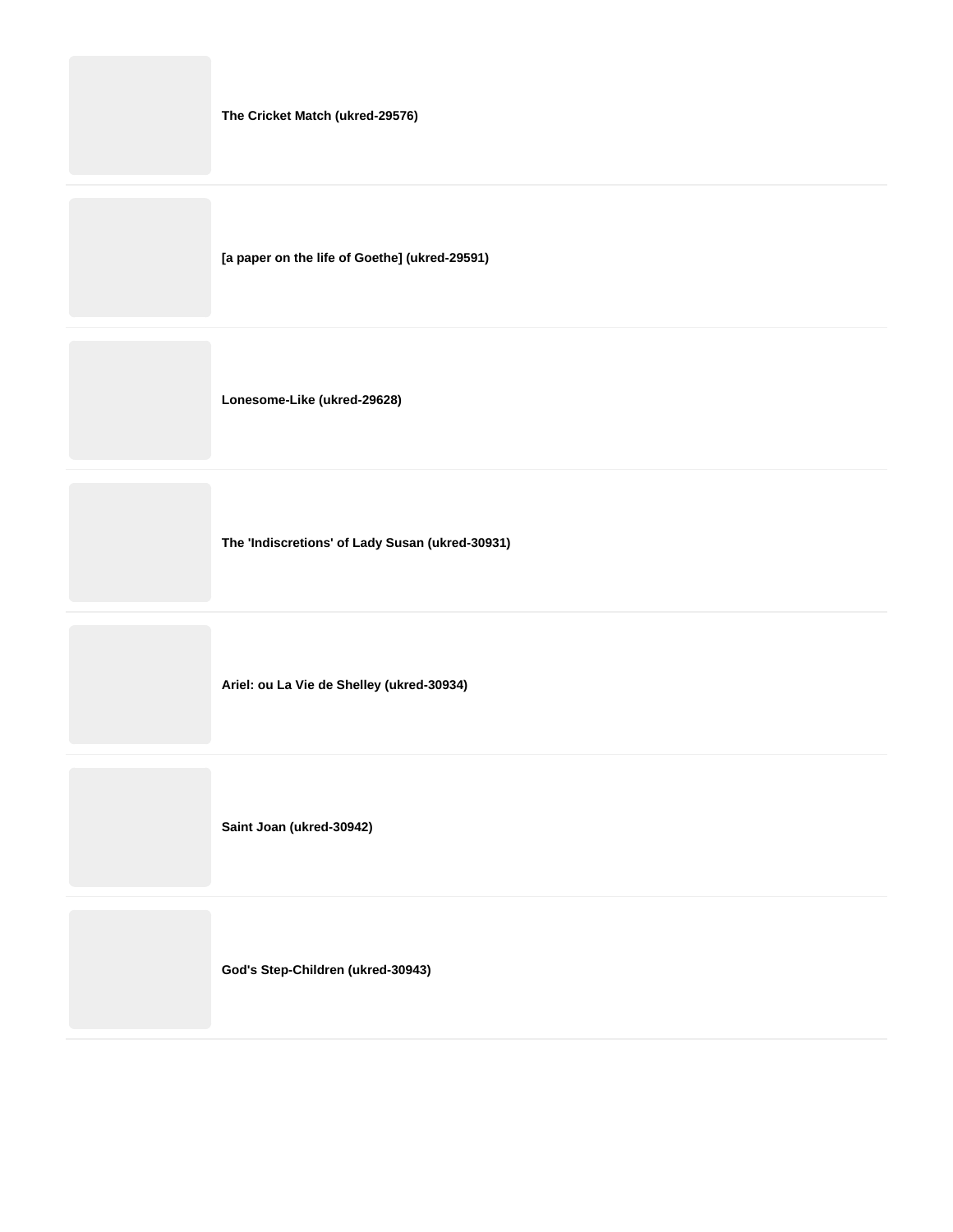**Muhammadan Architecture in Egypt and Palestine (ukred-30944)**

**Endymion: a poetic romance (ukred-31332)**

**The Bible.The New Testament. (ukred-31368)**

**Under the Greenwood Tree (ukred-31546)**

**George and Margaret (ukred-31644)**

**The Trojan Women (ukred-31849)**

**The Trojan Women (ukred-31856)**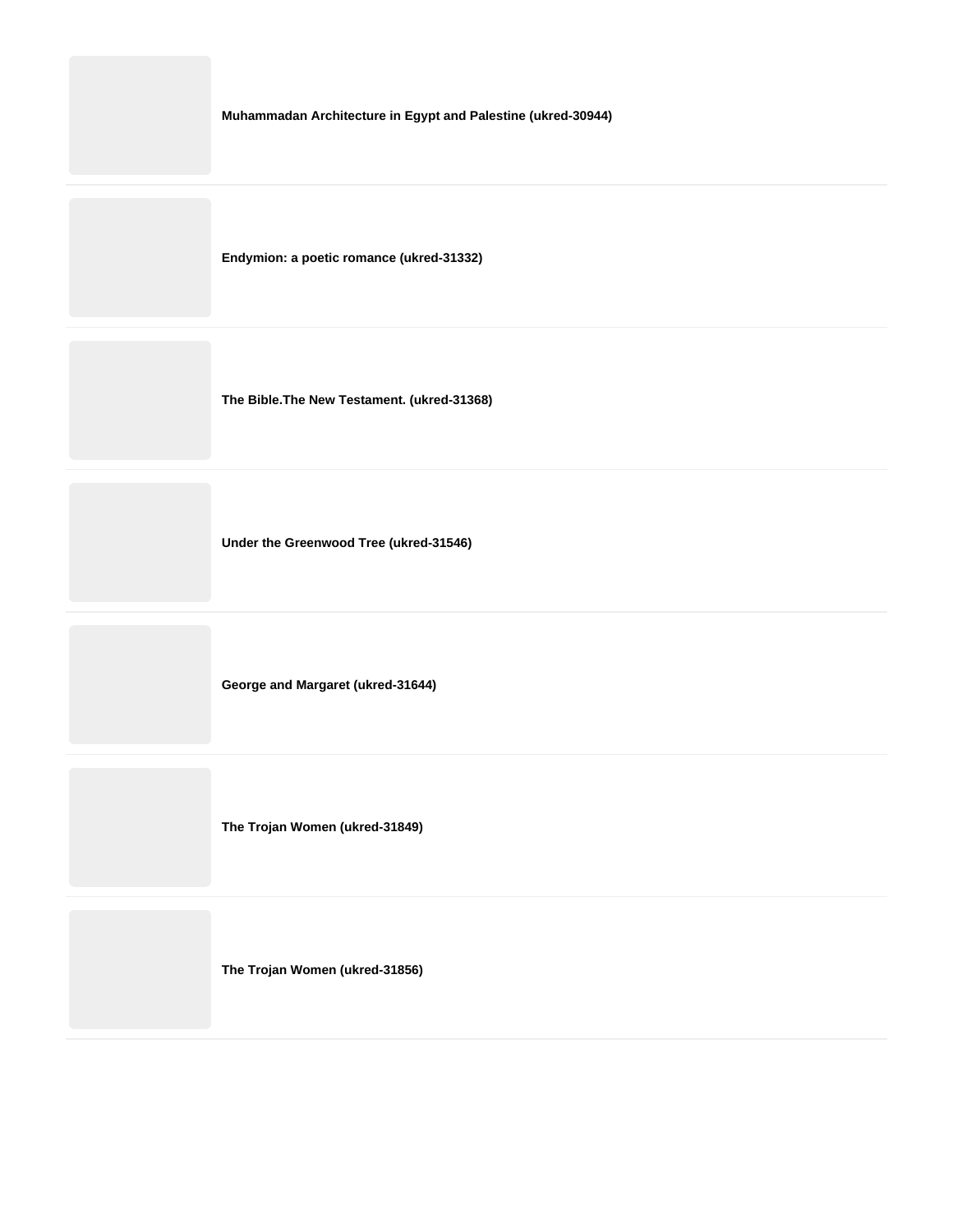| The Light that Failed (ukred-3905) |  |
|------------------------------------|--|
|------------------------------------|--|

**unknown (ukred-4881)**

**[newspapers?] (ukred-5193)**

**[advertisement] (ukred-5195)**

**[Local newspaper] (ukred-5196)**

**A Geological essay on the Imperfect Evidence (ukred-5197)**

**An account of the past and present state of the Isle of Man (ukred-5198)**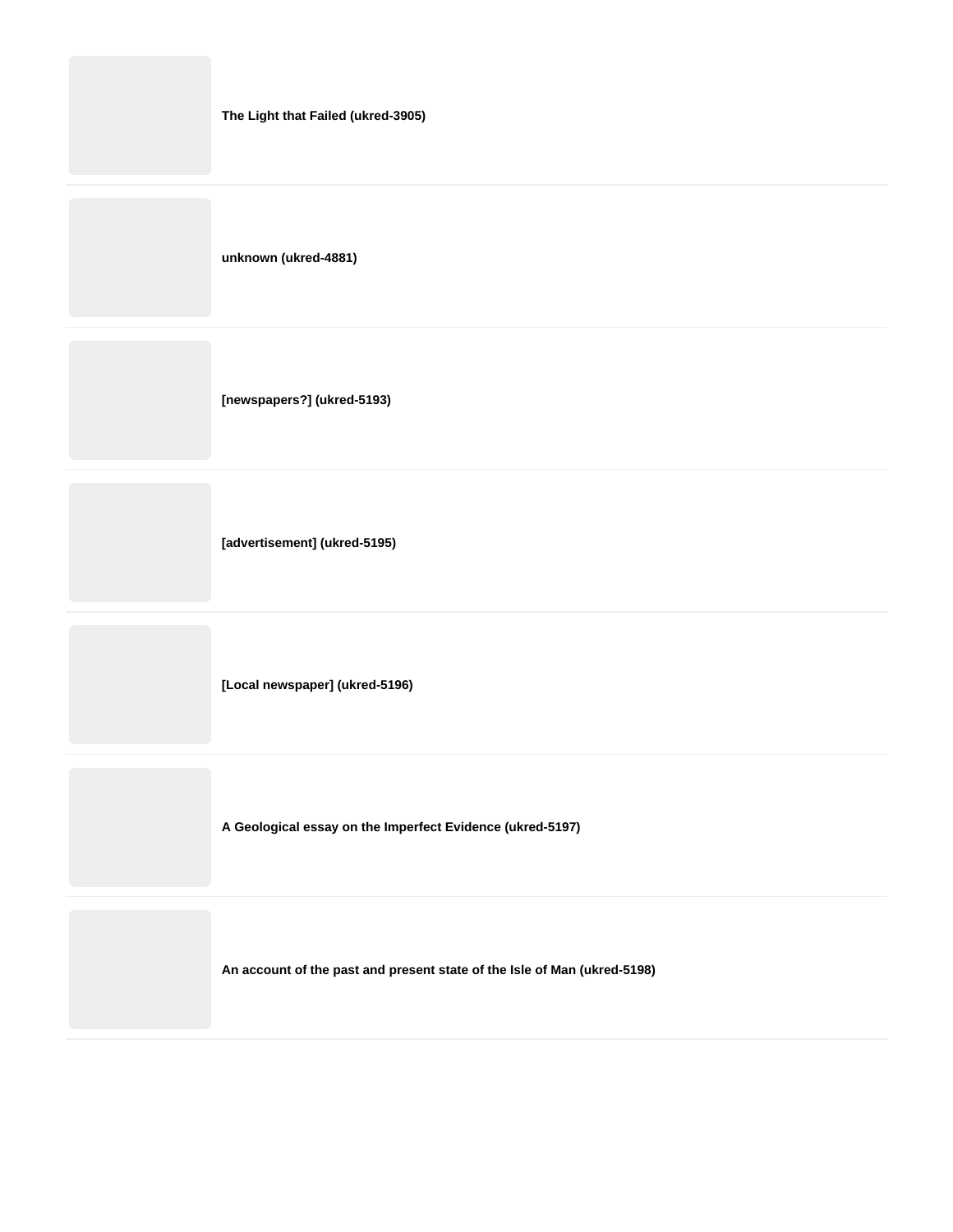**Of Statuary and Sculpture among the Antients (ukred-5199)**

**Letters written on board [...]in which the conduct (ukred-5200)**

**An account of the past and present state of the Isle of Man (ukred-5304)**

**Lord Chesterfield's letters to his son (ukred-5306)**

**A demonstration of the being attributes of God (ukred-5309)**

**Oriental Customs:or an illustration of the sacred (ukred-5311)**

**[newspaper] (ukred-5316)**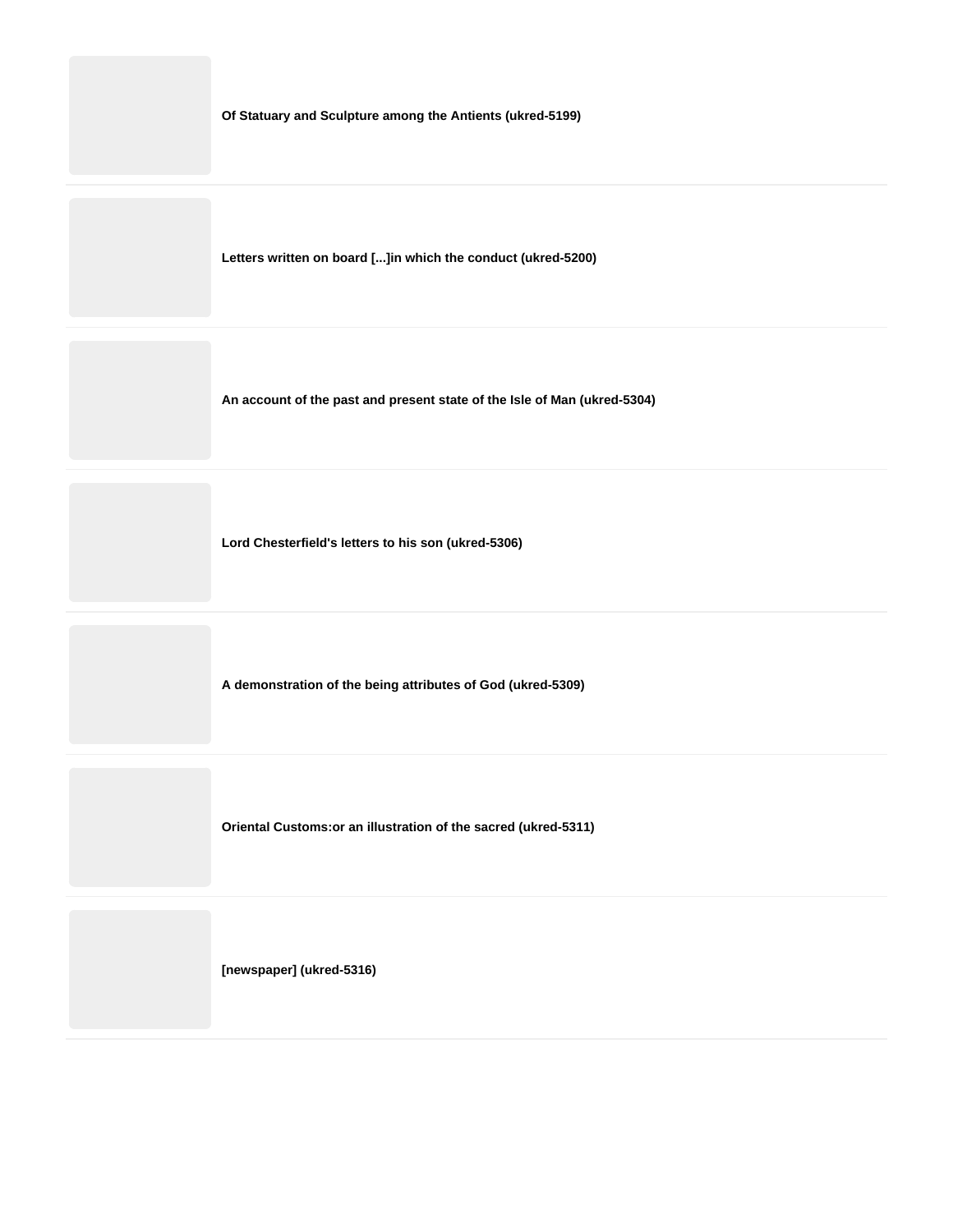**Oriental Customs: or an illustration of the sacred (ukred-5323)**

**Miscellaneous works...with memoirs of his life (ukred-5324)**

**Miscellaneous works...with memoirs of his life (ukred-5325)**

**Miscellaneous works...with memoirs of his life (ukred-5326)**

**The private correspondence (ukred-5327)**

**[unknown] (ukred-5328)**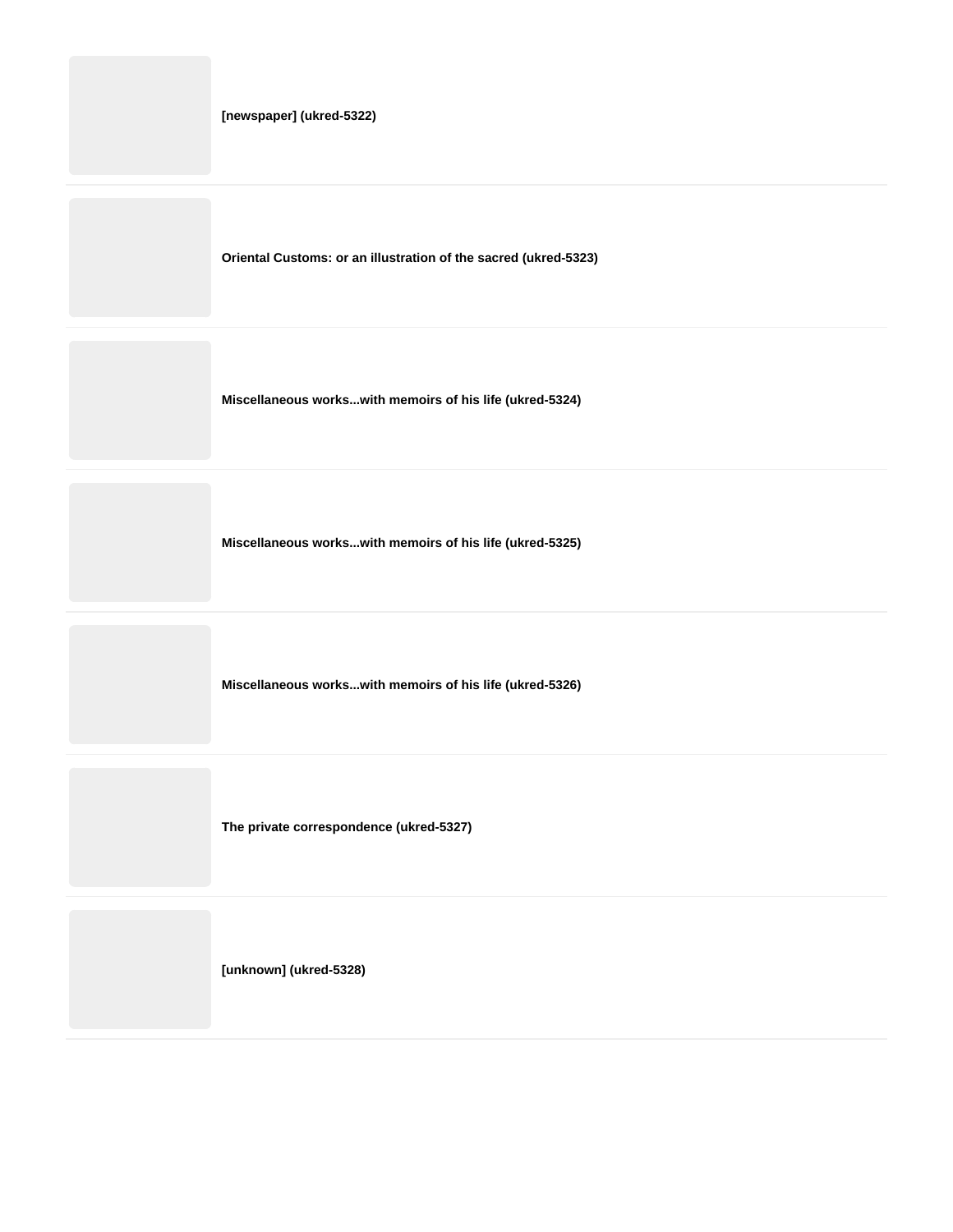|  |  |  |  | Bonaparte's memorial in a letter (ukred-5329) |
|--|--|--|--|-----------------------------------------------|
|--|--|--|--|-----------------------------------------------|

**'The newspapers' (ukred-5331)**

**Criterion, The (ukred-5796)**

**Einleitung in das Neue Testament (ukred-671)**

**Academic Unity (ukred-745)**

**Oeconomia regni animalis, in transactiones divisa (ukred-772)**

**Pride and Prejudice (ukred-8005)**